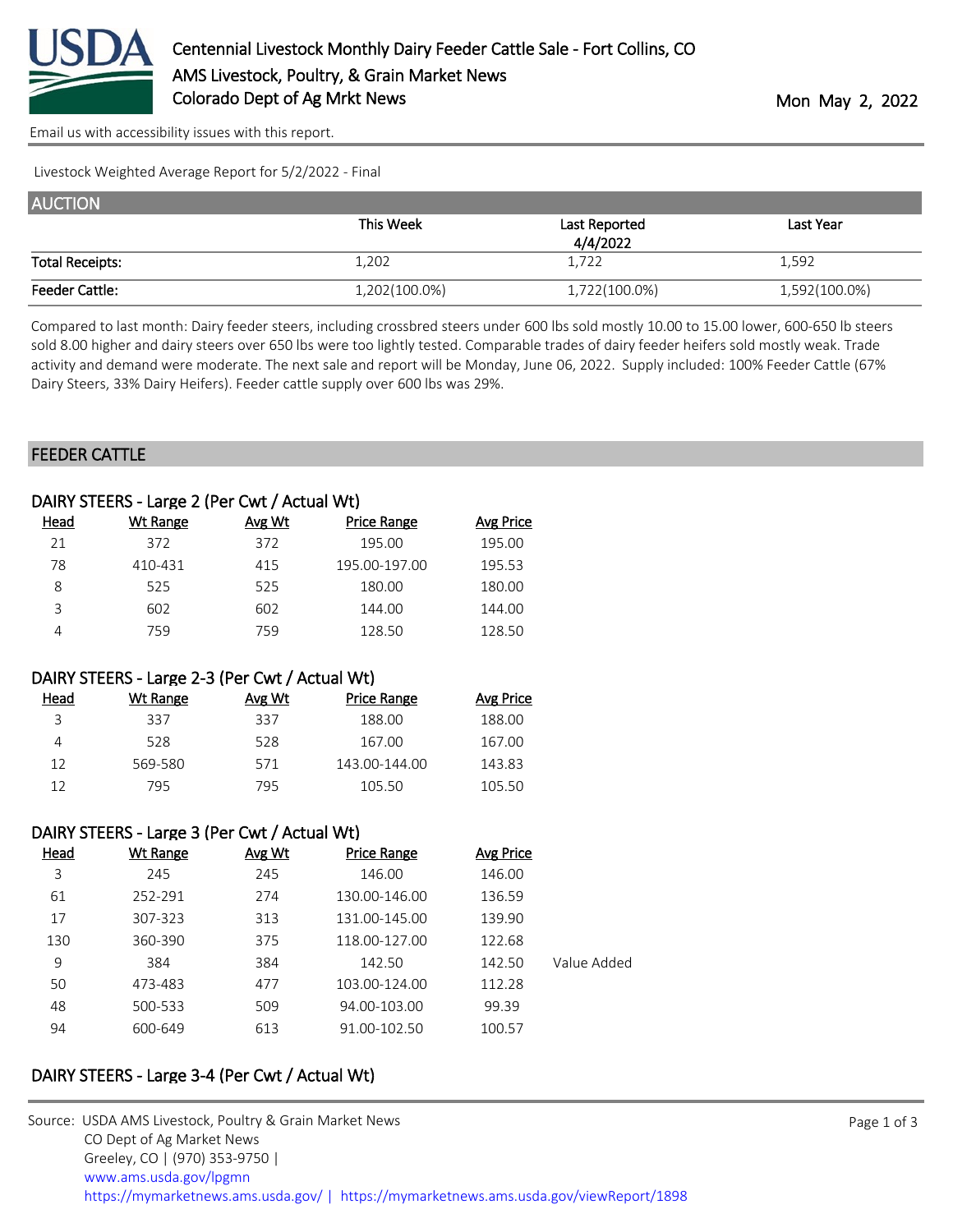

[Email us with accessibility issues with this report.](mailto:mars@ams.usda.gov?subject=508%20issue)

| Head | Wt Range | Avg Wt | <b>Price Range</b> | <b>Avg Price</b> |
|------|----------|--------|--------------------|------------------|
| 28   | 186      | 186    | 124.00             | 124.00           |
| 19   | 341      | 341    | 120.00             | 120.00           |
| 20   | 362-398  | 384    | 111.00-113.00      | 111.75           |
| 4    | 400      | 400    | 90.00              | 90.00            |
| 8    | 579      | 579    | 85.00              | 85.00            |
| 8    | 716      | 716    | 75.00              | 75.00            |
|      |          |        |                    |                  |

#### DAIRY STEERS - Small and Medium 3 (Per Cwt / Actual Wt)

| Head | Wt Range | Avg Wt | Price Range | Avg Price |
|------|----------|--------|-------------|-----------|
| 3    | 318      | 318    | 160.00      | 160.00    |
| 13   | 453      | 453    | 138.00      | 138.00    |
| 5    | 539      | 539    | 122.50      | 122.50    |
| 4    | 556      | 556    | 110.00      | 110.00    |
|      | 746      | 746    | 104.00      | 104.00    |

## DAIRY STEERS - Small and Medium 4 (Per Cwt / Actual Wt)

| Head | Wt Range | <u>Avg Wt</u> | Price Range | <b>Avg Price</b> |
|------|----------|---------------|-------------|------------------|
|      | 263      | 263           | 80.00       | 80.00            |

## DAIRY HEIFERS - Large 2 (Per Cwt / Actual Wt)

| Head | Wt Range | Avg Wt | <b>Price Range</b> | Avg Price |        |
|------|----------|--------|--------------------|-----------|--------|
| 3    | 282      | 282    | 173.00             | 173.00    |        |
| 17   | 421      | 421    | 153.00             | 153.00    |        |
| 3    | 565      | 565    | 124.00             | 124.00    | Fleshy |
| 12   | 640      | 640    | 135.50             | 135.50    |        |
| 9    | 716      | 716    | 113.00             | 113.00    |        |

### DAIRY HEIFERS - Large 2-3 (Per Cwt / Actual Wt)

| Head | Wt Range  | Avg Wt | Price Range   | Avg Price |
|------|-----------|--------|---------------|-----------|
| 3    | 247       | 247    | 150.00        | 150.00    |
| 5    | 364       | 364    | 150.00        | 150.00    |
| 6    | 438       | 438    | 145.00        | 145.00    |
| 4    | 471       | 471    | 134.00        | 134.00    |
| 3    | 518       | 518    | 131.00        | 131.00    |
| 10   | 601       | 601    | 129.00        | 129.00    |
| 7    | 1011      | 1011   | 106.00        | 106.00    |
| 3    | 1052      | 1052   | 109.00        | 109.00    |
| 4    | 1220-1249 | 1227   | 102.00-105.00 | 102.76    |

### DAIRY HEIFERS - Large 3 (Per Cwt / Actual Wt)

| Head | Wt Range | Avg Wt | <b>Price Range</b> | <b>Avg Price</b> |
|------|----------|--------|--------------------|------------------|
|      |          |        |                    |                  |